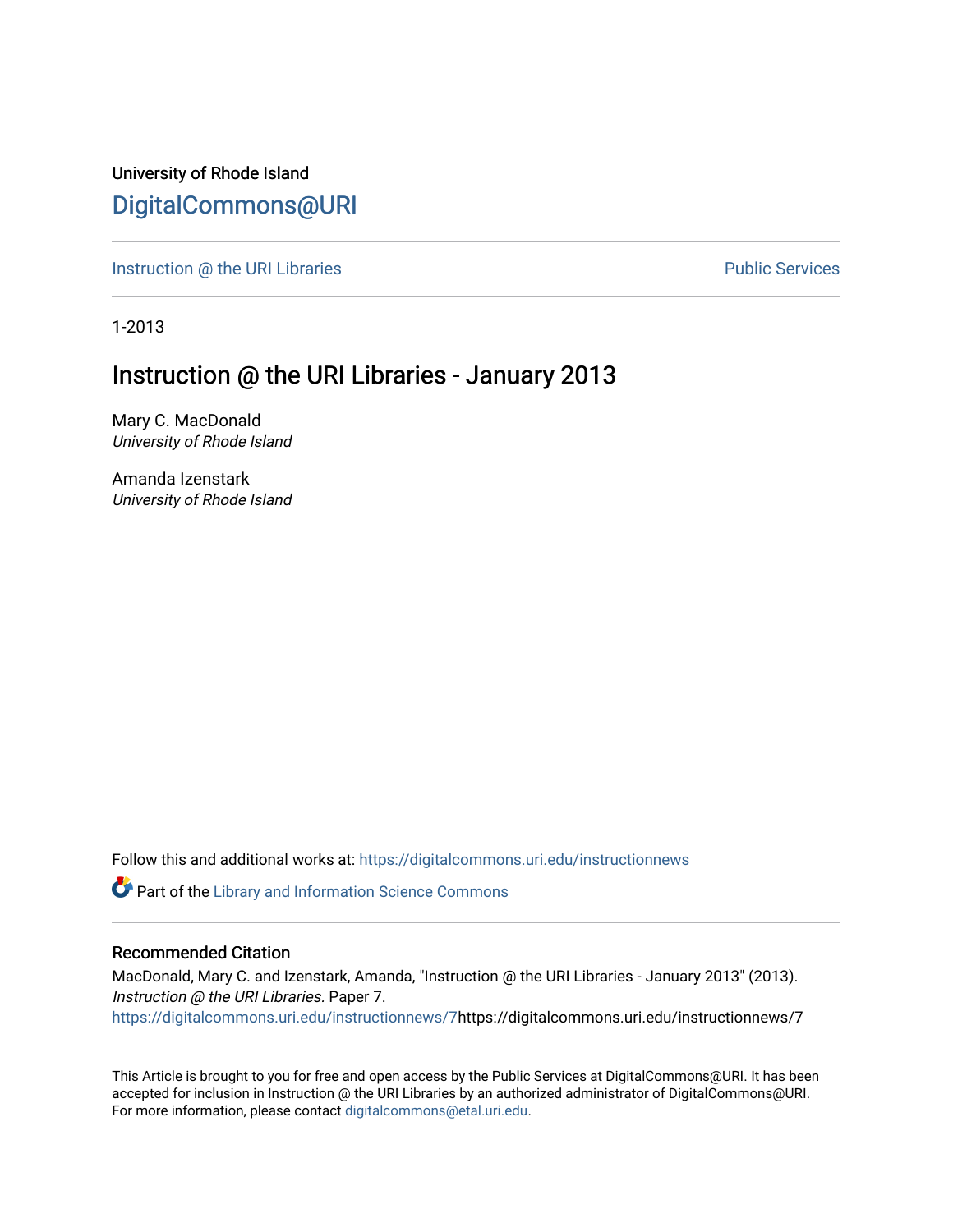# Instruction @ the URI Libraries



## **Announcing** *InfoRhode Tutorials***!** Providing support for students beginning college-level research.

*InfoRhode* is a set of introductory level online tutorials for learning the basics of college level information research. The videos include closed captioning, and there are also PDFs of all the tutorials with captions.



Part of the InfoRhode Tutorial Series University of Rhode Island Libraries

These short information literacy tutorials will help students to learn, or to refresh, basic college-level information research

skills. They explain how to find, evaluate, and cite books and periodical articles using the University Libraries' catalog and databases.

Students don't need to watch the tutorials in a specific order, but we have listed them in a way that leads through the library research process, and students can choose whether to watch the videos or read segments at their own pace using the PDFs.

Please share these with your students and incorporate the tutorials into your assignments that require information research. You can find

InfoRhode Tutorials on the left side of the URI Libraries' home page, or simply link directly: <http://www.uri.edu/library/inforhode/>

Because the tutorials are hosted on YouTube, they will play on all devices, regardless of operating system.

These tutorials were produced by Professor Amanda Izenstark, along with Professor Jim Kinnie, who cowrote the scripts and worked on the many details before final production. The library is currently piloting an online assessment for InfoRhode that will be ready for university-wide use later this year.

This project is supported by an "Innovative Approaches Using Technology" grant from the Provost's Office, University of Rhode Island.

### **Suggestions for Using the InfoRhode Tutorials with Classes**

- Use as an extra credit activity
- Warm-up for your scheduled library instruction visit
- Snow day learning opportunity
- Pop quiz
- Follow-up to library session